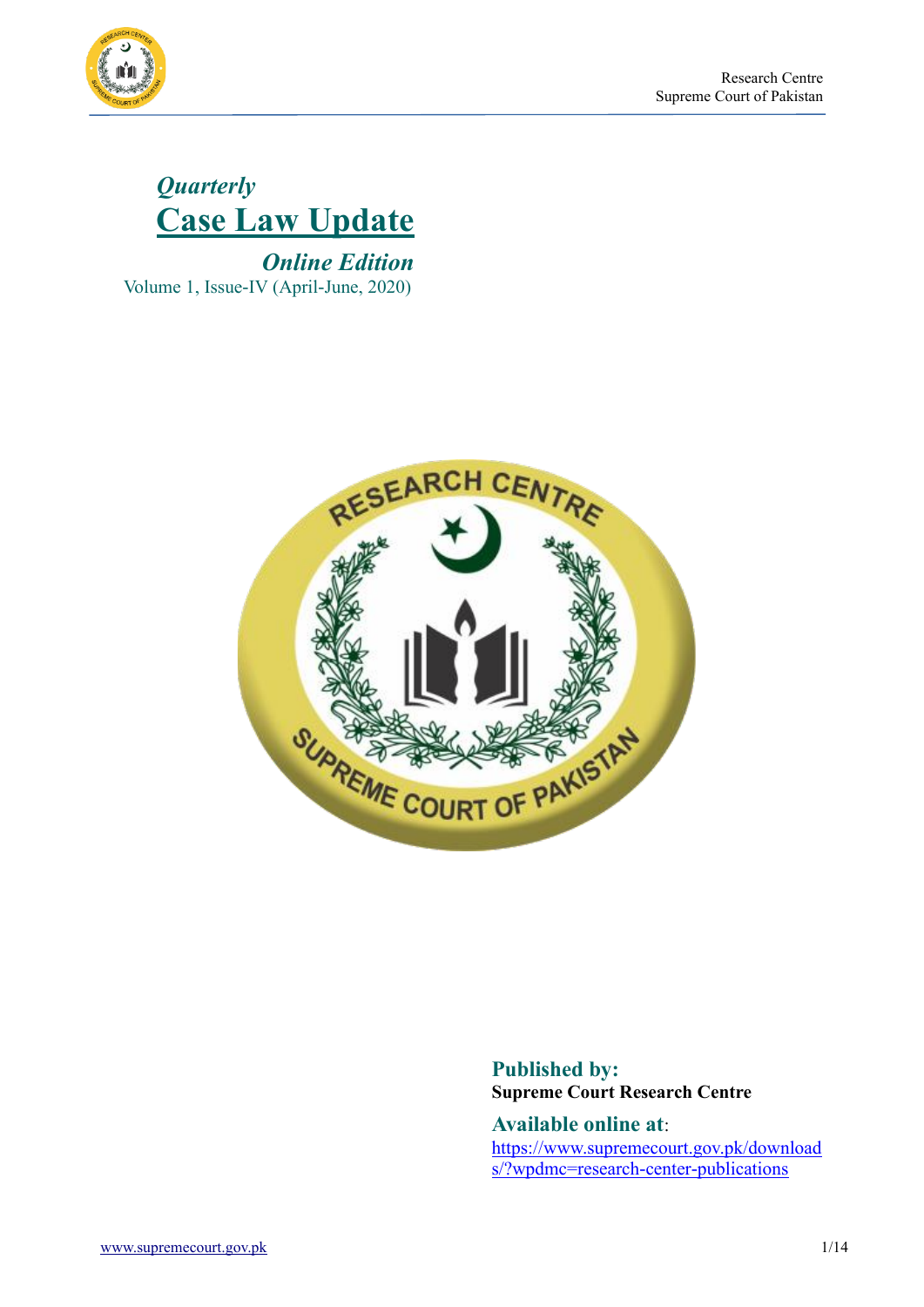

# **Table of Contents**

| Scope of jurisdiction of Service Tribunal to modify penalty imposed by Departmental Authority 3                     |  |
|---------------------------------------------------------------------------------------------------------------------|--|
|                                                                                                                     |  |
|                                                                                                                     |  |
|                                                                                                                     |  |
|                                                                                                                     |  |
|                                                                                                                     |  |
|                                                                                                                     |  |
| Eligibility of a workman engaged through a labour contractor, to be registered as a voter to participate in a       |  |
|                                                                                                                     |  |
|                                                                                                                     |  |
|                                                                                                                     |  |
|                                                                                                                     |  |
| No Court or Tribunal has any jurisdiction except the one conferred by Constitution or by or under any law5          |  |
| 7.                                                                                                                  |  |
|                                                                                                                     |  |
|                                                                                                                     |  |
|                                                                                                                     |  |
| Examining Articles of Association and application of Doctrine of Indoor Management in order to determine            |  |
|                                                                                                                     |  |
|                                                                                                                     |  |
| Meaning and Scope of the words "cognizance of the case" employed in section 23, Anti-Terrorism Act, 19977           |  |
| Availability of remedy of revision before the High Court against the order of ATC passed under section 23 of the    |  |
|                                                                                                                     |  |
| 10.                                                                                                                 |  |
|                                                                                                                     |  |
|                                                                                                                     |  |
|                                                                                                                     |  |
|                                                                                                                     |  |
|                                                                                                                     |  |
|                                                                                                                     |  |
| 3.                                                                                                                  |  |
| Taking reasonable steps to protect the public is more important than strict adherence to normal operating           |  |
|                                                                                                                     |  |
|                                                                                                                     |  |
|                                                                                                                     |  |
| Law relating to grant/refusal of bail discussed in the Constitutional perspective - - application of the restraint  |  |
|                                                                                                                     |  |
|                                                                                                                     |  |
|                                                                                                                     |  |
| 6.                                                                                                                  |  |
| Detainees at Youth Detention Centre are entitled to damages in respect of the claims for battery arising out of the |  |
|                                                                                                                     |  |
| 7. New Nation Movement NPC v. President of the Republic of South Africa  12                                         |  |
|                                                                                                                     |  |
| In the Proceedings about the Constitutional Complaint of der Reporters sans frontiers  12<br>8.                     |  |
|                                                                                                                     |  |
| Right of accused to appear physically before the Court in the light of Corona Regulations  13                       |  |
|                                                                                                                     |  |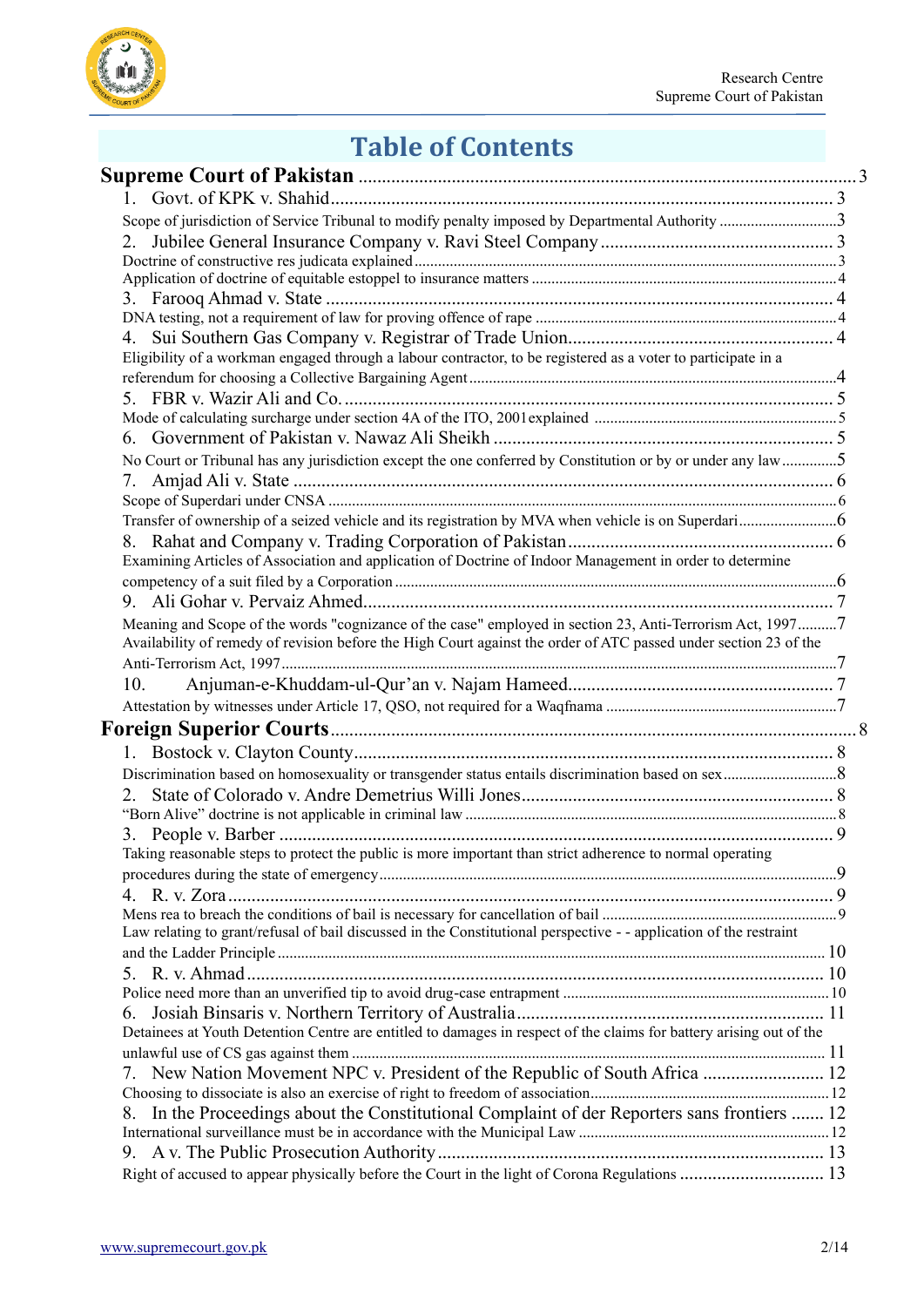



# <span id="page-2-0"></span>**Supreme Court of Pakistan**

#### *1. Govt. of KPK v. Shahid*

<span id="page-2-1"></span>**[https://www.supremecourt.gov.pk/downloads\\_jud](https://www.supremecourt.gov.pk/downloads_judgements/c.a._58_2020.pdf) [gements/c.a.\\_58\\_2020.pdf](https://www.supremecourt.gov.pk/downloads_judgements/c.a._58_2020.pdf)**

#### **Present**

**Mr. Justice Gulzar Ahmed, HCJ** and Mr. Justice Ijaz ul Ahsan

#### <span id="page-2-2"></span>*Scope of jurisdiction of Service Tribunal to modify penalty imposed by Departmental Authority*

The question before the Court was: whether in the circumstances of the case the Tribunal was justified to modify the penalty of dismissal from service to that of withholding of two increments for a period of two years?

The Court observed that the Tribunal had not taken the trouble of examining, "[w]hat are the parameters of imposition of major and minor penalties, under what circumstances such penalties are to be imposed and what law governs the imposition of such penalties." The Court held, "[j]ust whimsically stating that the punishment is harsh could not be made basis by the Tribunal to modify the penalty imposed by the competent authority," and further held that "[t]he Tribunal by interfering with the penalty imposed by the department has exceeded from its jurisdiction." (Para 2, 3)

# <span id="page-2-3"></span>*2. Jubilee General Insurance Company v. Ravi Steel Company*

**[https://www.supremecourt.gov.pk/downloads\\_jud](https://www.supremecourt.gov.pk/downloads_judgements/c.p._1965_2019.pdf) [gements/c.p.\\_1965\\_2019.pdf](https://www.supremecourt.gov.pk/downloads_judgements/c.p._1965_2019.pdf)**

#### **Present**

**Mr. Justice Mushir Alam** and Mr. Justice Maqbool Baqar

In the context of an insurance claim, the Court was faced with the question: whether a defendant who has not raised the defence of limitation in his written statement filed in the suit can file an application under section 12(2) CPC agitating the ground of limitation, after final decision of the suit up to the apex Court?

## <span id="page-2-4"></span>*Doctrine of constructive res judicata explained*

The Court answered the question in negative while explaining the doctrine of constructive res-judicata with reference to the relevant provisions of CPC, thus: "Indeed, in adversarial proceedings a litigant has to cross the barrier of limitation, before his rights are adjudicated. Like Order II Rule (2) CPC mandates the Plaintiff to include the whole claim and seek all reliefs in a suit to which he is entitled, where a plaintiff omits to sue in respect of the portion so omitted to claim any relief to which he may be entitled, he cannot, except by leave of the Court, afterwards sue for any relief so omitted. Cumulative effect of Order VI Rule 4 CPC read with Order VIII Rule 2 and other enabling provisions, by same stroke requires that the "defendant must raise" in written statement and specifically and particularly plead "all matters, which show that the suit not to be maintainable or that the transaction is either void or voidable in point in law, and all such grounds of defence as, if not raised, would be likely to take opposite party by surprise or would raise issues of facts not arising out of the plaint as for instance fraud, limitation, release, payment, performance or facts showing illegality,"(Order VIII Rule 2 CPC) plea of misrepresentation, fraud, breach of trust, willful default or undue influence, and in all other cases in which particulars may be necessary" (Order 6 R 4 ibid). These rules of prudence require both the plaintiff and defendant to plead all facts that may constitute cause of action for any relief and for the defendant which may constitute a defence to specifically refute any claim on merits as well raising specific defense denouncing claim on the assertions of fraud, limitation, release, payment, performance or facts showing illegality. Unless such particulars are specifically pleaded in the plaint or in written statement as a defence other party may it be plaintiff or defendant would have no opportunity to controvert the same, as neither the issue could be framed nor, evidence could ordinarily be allowed to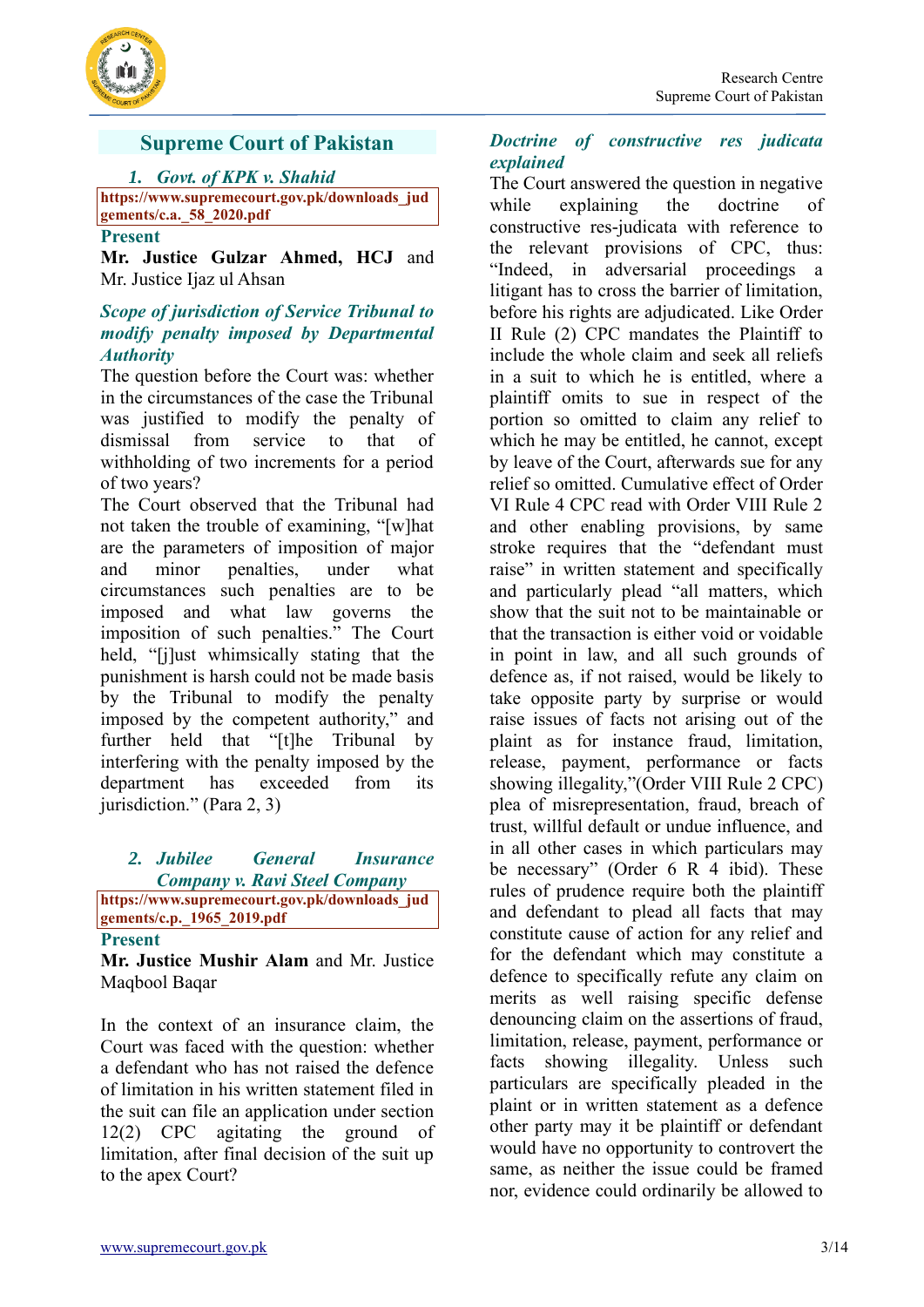

be raised or led at trial or attended in further appeals or revisions as the case may be. Failure to raise such plea at the first opportunity (either in plaint or written statement as the case may be) to assert any right or claim any relief where such rights and relief is founded on such assertion or raising such plea as a defence to contest and or controvert any such claim may well amount and be successfully be defeated on doctrine of constructive res-judicata, in subsequent proceeding" (Para 9)

# <span id="page-3-0"></span>*Application of doctrine of equitable estoppel to insurance matters*

The Court also held the doctrine of equitable estoppel applicable to insurance matters, with the observations: "In addition to doctrine of constructive res-judicata, doctrine of equitable estoppel having received statutory recognition under Article 114 of the Qanun-e-Shahadat Order, 1984 is gainfully applied in Insurance matter where the insurer uses the tool of surveyor, assessors and or investigators to investigate into claim of loss and assessment of damages and induce the insured to believe that the claim will be paid and or settled once the survey, assessment or investigation into loss or damages is completed in due course and then belatedly, refutes the claim putting the insured at disadvantage to bring claim within limitation. In all fairness, in such circumstances the insurer may be equitably estopped from raising plea of limitation as a defense to the Insurance claim in Court of law." (Para 10)

#### <span id="page-3-1"></span>*3. Farooq Ahmad v. State*

**[https://www.supremecourt.gov.pk/downloads\\_jud](https://www.supremecourt.gov.pk/downloads_judgements/j.p._73_2016.pdf) [gements/j.p.\\_73\\_2016.pdf](https://www.supremecourt.gov.pk/downloads_judgements/j.p._73_2016.pdf)**

#### **Present**

**Mr. Justice Qazi Faez Isa** and Mr. Justice Mazhar Alam Khan Miankhel

## <span id="page-3-2"></span>*DNA testing, not a requirement of law for proving offence of rape*

The question before the Court was: Is nonconducting of DNA test fatal to the prosecution case in proving the charge of rape? The Court answered it in negative with the observations: "We do not think that

such DNA testing was required under the circumstances. Moreover, DNA testing is not a requirement of law. . . .It is also not desirable that we should impose additional conditions to prove a charge of rape, or of attempted rape, and to do so would be a disservice to victims, which may also have the effect of enabling predators and perpetrators. However, there may be cases where an accused's DNA is retrieved for forensic determination to establish his guilt." (Para 7)

## <span id="page-3-3"></span>*4. Sui Southern Gas Company v. Registrar of Trade Union*

#### **2020 SCMR 638 [https://www.supremecourt.gov.pk/downloads\\_jud](https://www.supremecourt.gov.pk/downloads_judgements/c.p._449_2019.pdf) [gements/c.p.\\_449\\_2019.pdf](https://www.supremecourt.gov.pk/downloads_judgements/c.p._449_2019.pdf)**

#### **Present**

**Mr. Justice Maqbool Baqar** and Mr. Justice Amin-ud-Din Khan

## <span id="page-3-4"></span>*Eligibility of a workman engaged through a labour contractor, to be registered as a voter to participate in a referendum for choosing a Collective Bargaining Agent*

The question involved in the case was: whether a worker/workman engaged for rendering service in an establishment through a labour contractor, is eligible to be registered/enlisted as a voter to participate in a referendum for choosing a Collective Bargaining Agent in the said Establishment? The Court answered the question in affirmative with the observations: "In terms of Section 19(4)(a) of the IRA, 2012 every employer, on being required by the Registrar, is obliged to submit a list of all the workmen employed in his establishment, except those whose period of employment is less than three months, whereas Section 19(5) of the IRA, 2012 requires the Registrar to include in the voters list the name of every workman, whose period of employment, computed in accordance with Subsection (4) is not less than three months, and is also not a member of any of the contesting trade union, copies of which list the Registrar is required to send to each of the contesting trade unions at least four days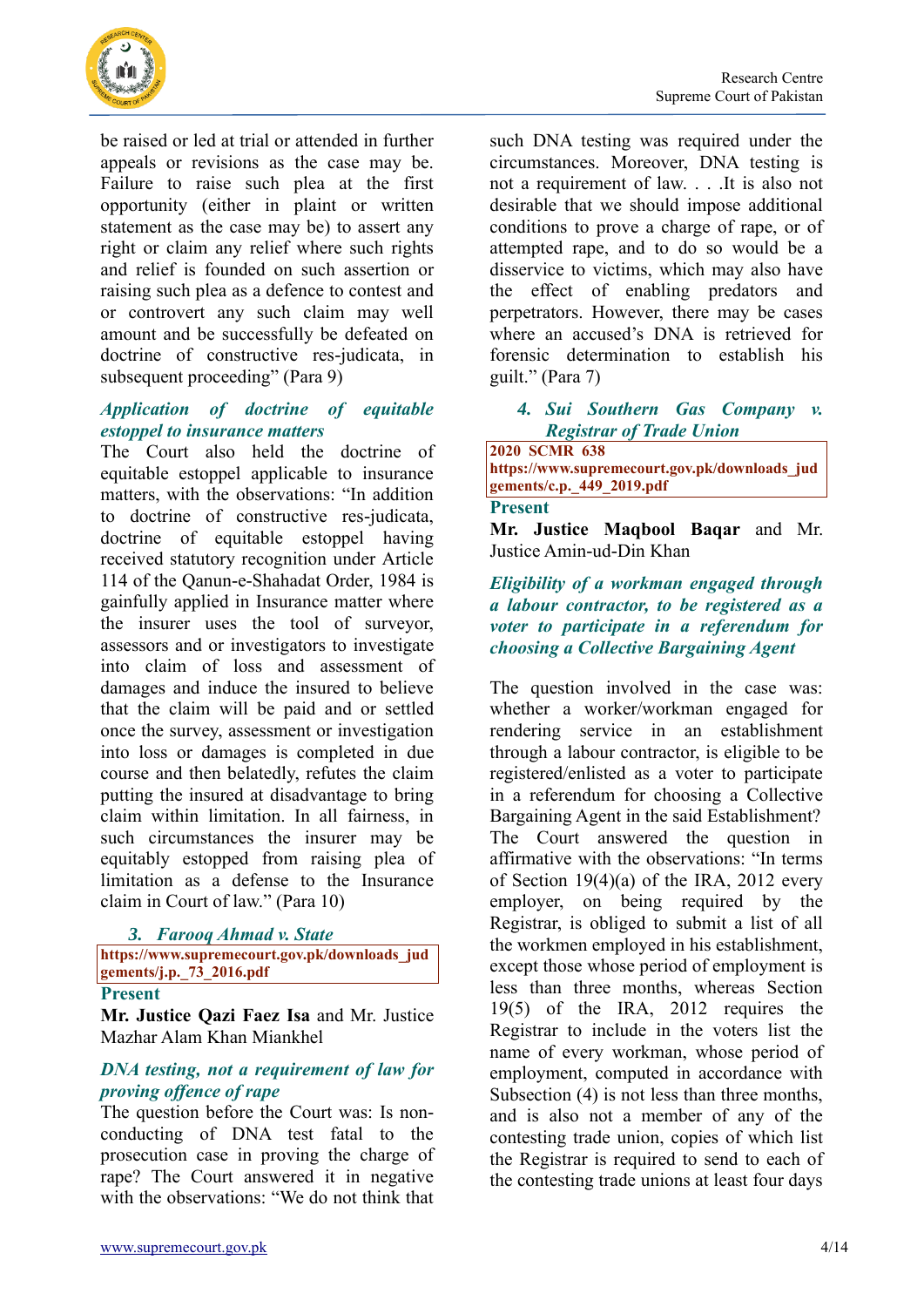

before the date fixed for the referendum. It can thus be seen that the only requirement for the membership of a union, is being workman, and for being registered as a voter, the period of employment of such workman in the establishment should not be less than three months. Whereas the term "worker" and "workman" has been defined by Section 2(xxxiii) of the IRA, 2012, as a person not falling within the definition of employer, who is employed in an establishment, or industry for hire or reward, either directly or through a contractor. It can therefore be seen that for an employee to fall under the definition of a worker or workman, it is wholly irrelevant whether he has been employed directly or through a contractor…" (Para 3)

## <span id="page-4-0"></span>*5. FBR v. Wazir Ali and Co.*

**2020 SCMR 959**

**[https://www.supremecourt.gov.pk/downloads\\_jud](https://www.supremecourt.gov.pk/downloads_judgements/c.a._1460_2013.pdf) [gements/c.a.\\_1460\\_2013.pdf](https://www.supremecourt.gov.pk/downloads_judgements/c.a._1460_2013.pdf)**

#### **Present**

Mr. Justice Umar Ata Bandial, **Mr. Justice Faisal Arab** and Mr. Justice Qazi Muhammad Amin Ahmed

# <span id="page-4-1"></span>*Mode of calculating surcharge under section 4A of the ITO, 2001 explained*

In the case, the Court was concerned with the question: whether the amount of surcharge payable under Section 4A, the Income Tax Ordinance 2001 is to be computed on the proportionate amount of income tax liability of the whole financial year or on income tax liability of the specific period of three and a half months?

The Court answered the question thus: "The whole of the 2001 Ordinance envisages that the income tax liability is to be determined on the basis of taxable income that is derived or legally presumed to have been derived in a whole tax year and not any part of it. Therefore, even for the purpose of computing surcharge under Section 4A of the Ordinance, the entire income tax liability of the tax year 2011 was to be taken into consideration which was then to be proportionately allocated to the 3½ month period and on that figure of proportionate

tax liability surcharge was to be calculated. This is so as no provision of the 2001 Ordinance allows splitting of a tax year into two periods for the purposes of determining two separate taxable incomes of the same tax year and then on the income of one such period tax liability is to be computed. . . . Splitting of taxable income of the same tax year would negate the very intention of the Legislature reflected from the provisions of Sections 4(1), 74, 114 and 115 of the 2001 Ordinance." (Para 5)

#### <span id="page-4-2"></span>*6. Government of Pakistan v. Nawaz Ali Sheikh*

#### **2020 SCMR 656 [https://www.supremecourt.gov.pk/downloads\\_jud](https://www.supremecourt.gov.pk/downloads_judgements/c.p._669_l_2018.pdf) [gements/c.p.\\_669\\_l\\_2018.pdf](https://www.supremecourt.gov.pk/downloads_judgements/c.p._669_l_2018.pdf)**

#### **Present**

Mr. Justice Gulzar Ahmed, HCJ and **Mr. Justice Ijaz ul Ahsan** and Mr. Justice Sajjad Ali Shah

#### <span id="page-4-3"></span>*No Court or Tribunal has any jurisdiction except the one conferred by Constitution or by or under any law*

The Court while dealing with the question of jurisdiction of the Service Tribunal to modify the order of departmental appellate authority observed: "No doubt, under Section 5 of the Service Tribunals Act, the Service tribunal enjoys powers to modify any Appellate order but such power is to be exercised carefully, judiciously and with great circumspection by assigning cogent, valid and legally sustainable reasons justifying such modification. We fail to understand how and from where the Service Tribunal derived the authority and jurisdiction to arbitrarily and whimsically grant the relief that it has ended up granting the Respondent." (Para 13)

The Court further observed: "All Courts and Tribunals are required to act strictly in accordance with law, and all orders and judgments passed by them must be entrenched and grounded on the Constitution, the law and the rules. No Court, Authority or Tribunal has any jurisdiction to grant any relief in favour of any person which is not based upon the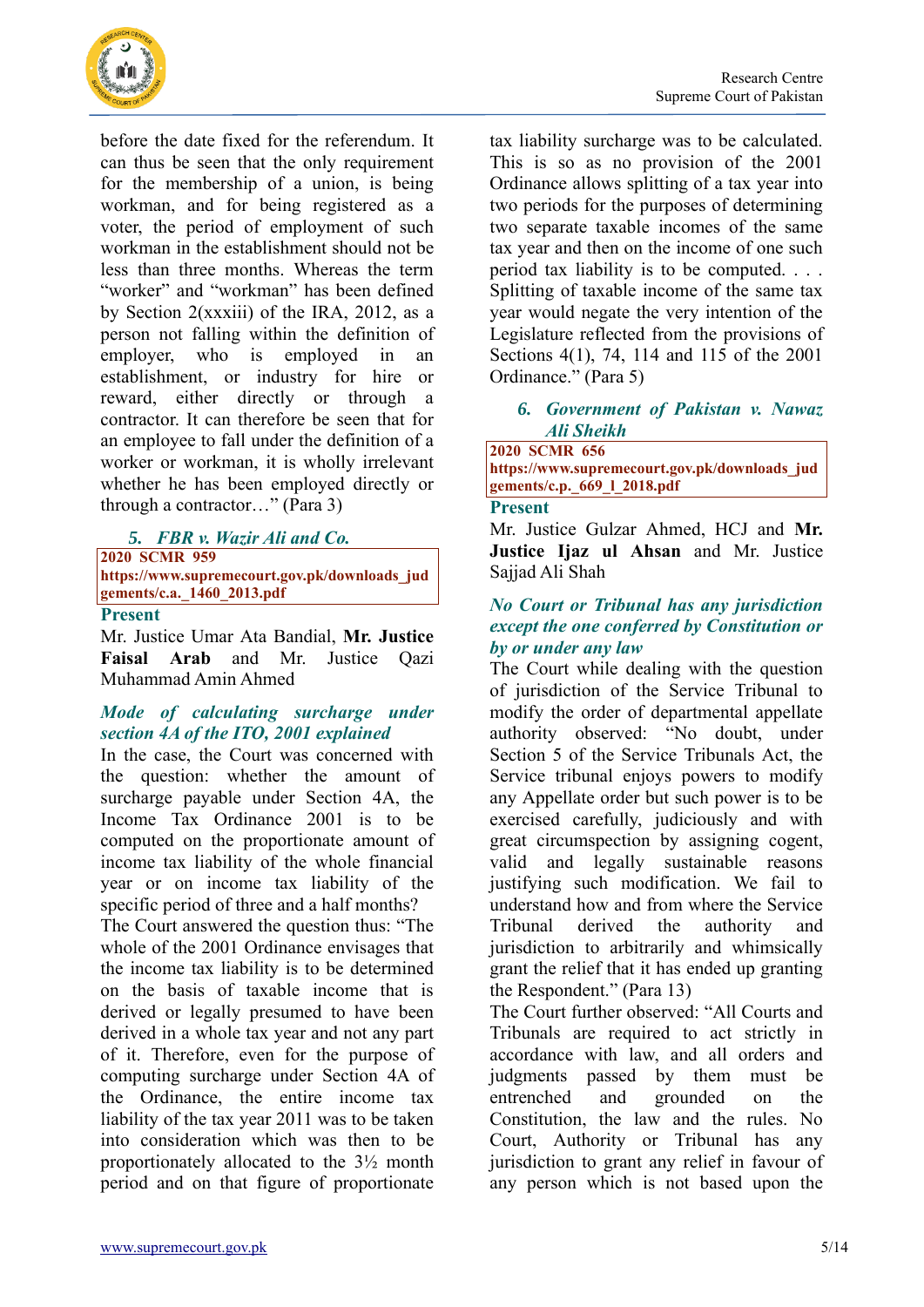

foundation of the Constitution, the law and the rules." (Para 14)

<span id="page-5-0"></span>*7. Amjad Ali v. State* **PLD 2020 SC 299 [https://www.supremecourt.gov.pk/downloads\\_jud](https://www.supremecourt.gov.pk/downloads_judgements/crl.p._74_l_2018.pdf) [gements/crl.p.\\_74\\_l\\_2018.pdf](https://www.supremecourt.gov.pk/downloads_judgements/crl.p._74_l_2018.pdf) Present**

Mr. Justice Manzoor Ahmad Malik, Mr. Justice Sardar Tariq Masood and **Mr. Justice Syed Mansoor Ali Shah**

There were two questions before the Court: First, whether a vehicle involved in the commission of an offence under CNSA, after being seized by the Police and put up before the court as case property, can be temporarily released on superdari? And second, whether a vehicle that has been seized and is a case property in a criminal case under the Act can be transferred and registered in the name of a third party by the Authority under the Motor Vehicles Ordinance, 1965 till the conclusion of the trial and the final disposal or confiscation of the vehicle by the court?

# <span id="page-5-1"></span>*Scope of Superdari under CNSA*

As to the first question the Court observed: "Under the scheme of general criminal law, a vehicle seized by the Police and having become case property, can be released on custody (superdari), during the trial, under sections 516-A or an order be made for its disposal to the person entitled to its possession by the Magistrate under section 523 of the Cr.P.C. Things are, however, different under the CNSA which does not envisage release of a conveyance (vehicle, etc.) during the trial, except as provided in the proviso to section 32(2) and 74 of CNSA." (Para 6) The Court held: "Joint reading of sections 32 and 74 of CNSA show that an applicant can seek release of a vehicle on superdari, which has been seized under CNSA and is a case property in a criminal case; if the applicant can show that he is the lawful owner of the vehicle; that he is neither the accused nor an associate or a relative of the accused or an individual having any nexus with the accused. While the prosecution has to show that the applicant knew that the offence was being or was to be committed." (Para 11)

## <span id="page-5-2"></span>*Transfer of ownership of a seized vehicle and its registration by MVA when vehicle is on Superdari*

As to the second question the Court observed: "The Vehicle was registered in the name of the petitioner by the Motor Registration Authority under MVO when the Vehicle had already been seized by the Police and had become case property in a criminal case, hence becoming liable to confiscation under CNSA. As a result the disposal of the vehicle comes under the control of the court and the owner stands cautioned not to deal or transact with the title of the vehicle till the conclusion of the trial. In fact there is a freeze on the legal title of the owner of the vehicle till the conclusion of the trial. The rationale behind this being that any transfer or change in the title of the vehicle (case property) would undermine the safe administration of criminal justice system; as any such transfer (registration of the vehicle in the name of a third party) would amount to interference in the powers of the criminal court and in eroding the sanctity and security of the evidence in an ongoing criminal trial. Therefore, transfer of ownership of the Vehicle by the Motor Registration Authority … was not permissible and is, therefore, without lawful authority. (Para 14)

## <span id="page-5-3"></span>*8. Rahat and Company v. Trading Corporation of Pakistan*

**[https://www.supremecourt.gov.pk/downloads\\_jud](https://www.supremecourt.gov.pk/downloads_judgements/c.a._91_k_2017.pdf) [gements/c.a.\\_91\\_k\\_2017.pdf](https://www.supremecourt.gov.pk/downloads_judgements/c.a._91_k_2017.pdf)**

## **Present**

Mr. Justice Faisal Arab, Mr. Justice Sajjad Ali Shah and **Mr. Justice Munib Akhtar**

<span id="page-5-4"></span>*Examining Articles of Association and application of Doctrine of Indoor Management in order to determine competency of a suit filed by a Corporation* 

The question before the Court was: How an objection with regard to the competency of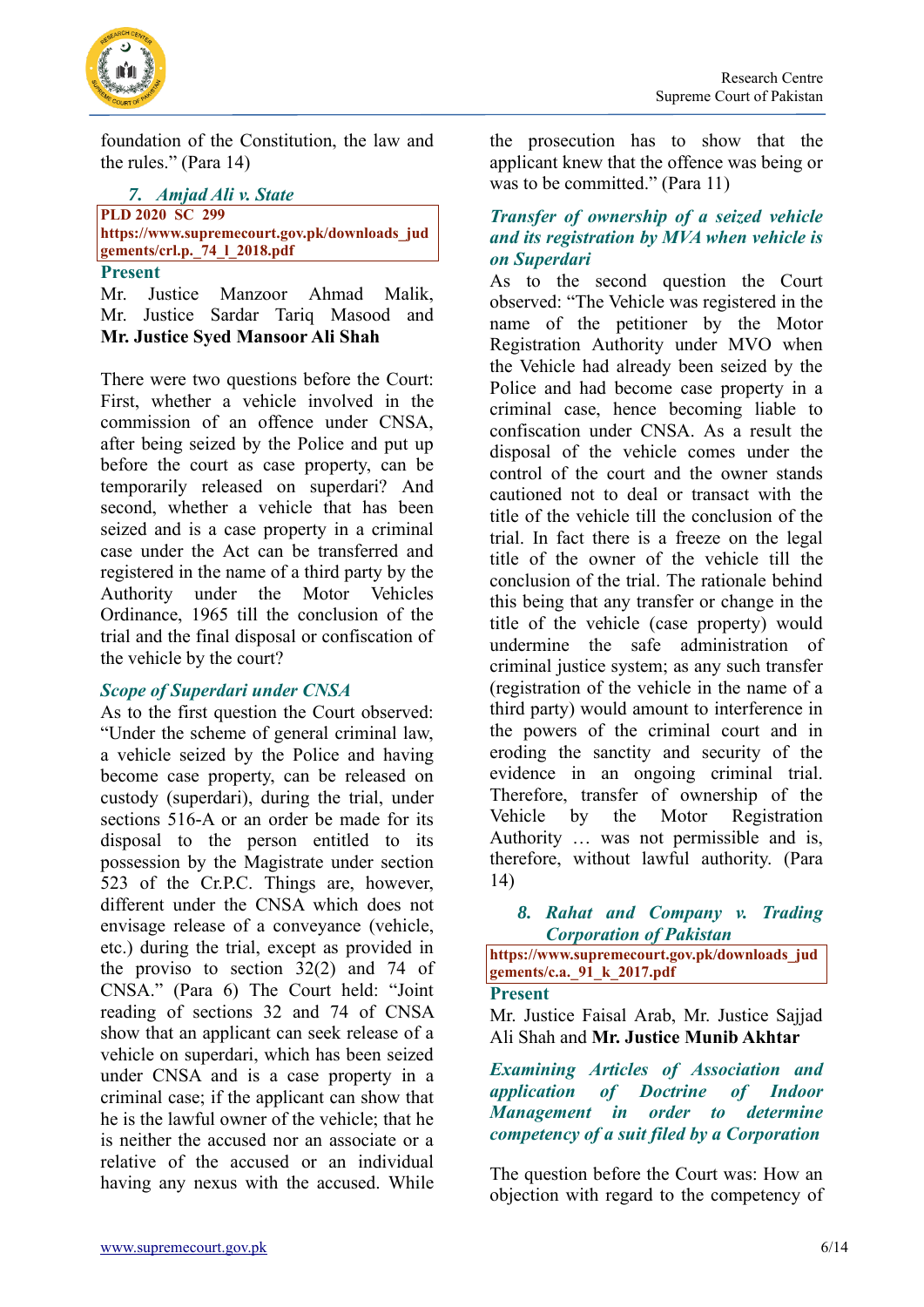

a suit filed without authorization by the Board of Directors of a Corporation is to be dealt with?"

The Court held: "[I]f any objection of the nature as encapsulated in the issue under consideration is taken at any stage (i.e., whether in a written statement at the trial stage or in para wise comments or reply filed at the appellate or other similar stage), the court should refrain from straightaway framing an issue or recording an objection in this regard. Experience shows that such objections are, more often than not, frivolous and an abuse of the process of the court, intended only to delay, derail or frustrate consideration of the dispute on the merits. The court should, if at all it considers this necessary, require the Articles of Association to be produced. If an examination of the same, and an application of the doctrine of indoor management as explicated in Australasia Bank (PLD 1966 SC 685) satisfy the Court that the suit/appeal etc. has been properly instituted then any objection taken in this regard should be regarded as concluded in favor of the company. It is only if, after such examination and consideration, the court is of the view, for reasons to be recorded, that the matter still remains unresolved that an issue should at all be framed (or the objection otherwise entertained for further consideration at the appellate etc. stage) and evidence led or the record summoned (as the case may be) and the parties heard accordingly."

#### <span id="page-6-0"></span>*9. Ali Gohar v. Pervaiz Ahmed*

**[https://www.supremecourt.gov.pk/downloads\\_jud](https://www.supremecourt.gov.pk/downloads_judgements/crl.p._230_2019.pdf) [gements/crl.p.\\_230\\_2019.pdf](https://www.supremecourt.gov.pk/downloads_judgements/crl.p._230_2019.pdf)**

#### **Present**

Mr. Justice Mushir Alam, Mr. Justice Mazhar Alam Khan Miankhel and **Mr. Justice Yahya Afridi**

The Court dealt with the questions: (i) what is meant by the words "cognizance of the case" as employed in Section 23 of the Anti-Terrorism Act, 1997; and (ii) whether remedy of revision before the High Court is available to an aggrieved party against the

order of ATC passed under Section 23 of the Act, transferring the case to an ordinary criminal court?

## <span id="page-6-1"></span>*Meaning and Scope of the words "cognizance of the case" employed in section 23 of the Anti-Terrorism Act, 1997*

As to the first question, the Court held: "ATC would be said to take "cognizance of the case" when on the receipt of the challan along with the material placed therewith by the prosecution, it takes judicial notice thereon by the conscious application of mind and takes positive steps to indicate that the trial of the case is to follow. These steps need not necessarily be recorded as judicial orders. What is essential is that the orders so passed or steps taken reflect that ATC is to proceed with the trial." (Para 32)

## <span id="page-6-2"></span>*Availability of remedy of revision before the High Court against the order of ATC passed under section 23 of the Anti-Terrorism Act, 1997*

The Court answered the second question in affirmative with the observations: "ATC being a judicially "inferior criminal court" to the High Court and that the order of transfer of the case…was passed during the "proceedings" of the case before the ATC. Accordingly, the two condition precedents for invoking the revisional jurisdiction of the High Court under section 435 was satisfied, and thus the grievance of the present respondent…. was maintainable under the revisional jurisdiction of the High Court under section 435 Cr.P.C." (Para 24)

<span id="page-6-3"></span>*10. Anjuman-e-Khuddam-ul-Qur'an v. Najam Hameed* 

**[https://www.supremecourt.gov.pk/downloads\\_jud](https://www.supremecourt.gov.pk/downloads_judgements/c.a._154_l_2018.pdf) [gements/c.a.\\_154\\_l\\_2018.pdf](https://www.supremecourt.gov.pk/downloads_judgements/c.a._154_l_2018.pdf)**

#### **Present**

Mr. Justice Ijaz ul Ahsan and **Mr. Justice Amin-ud-Din Khan**

#### <span id="page-6-4"></span>*Attestation by witnesses under Article 17, QSO, not required for a Waqfnama*

The question that arose for determination, before the Court was: whether a waqfnama is required to be attested by two men or one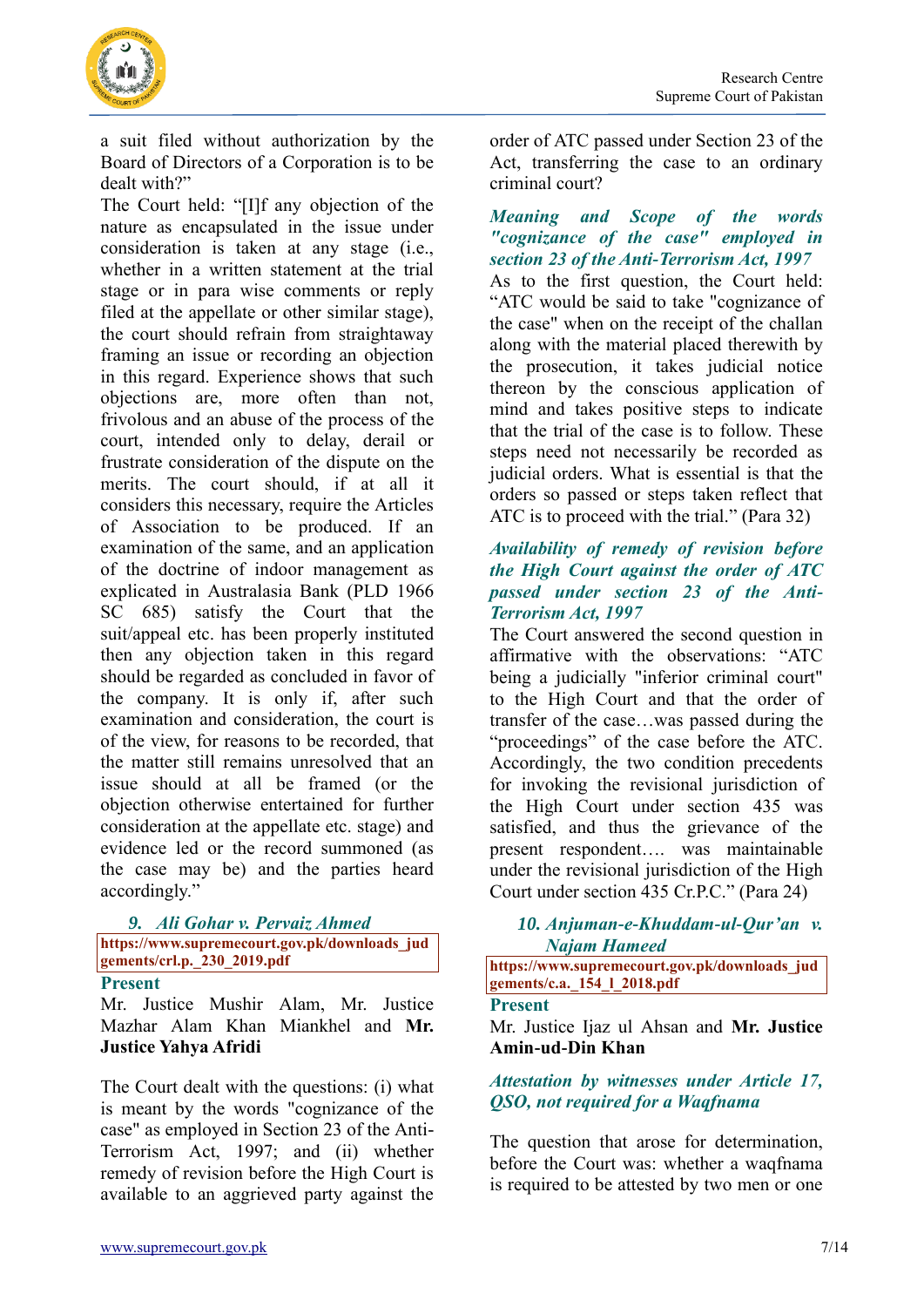



man and two women, as per provisions of Article 17(2)(a) of the Qanun-e-Shahadat Order, 1984?

The Court answered the question in negative with the observations: "Since the waqfnama is not a document pertaining to financial or future obligations, therefore, to prove this document, the conditions of Article 17 of the Order of 1984 were not applicable."

# <span id="page-7-0"></span>**Foreign Superior Courts**

# <span id="page-7-1"></span>**US SUPREME COURT**

*1. [Bostock v. Clayton County](https://advance.lexis.com/api/document?id=urn:contentItem:604P-P051-JS0R-21DV-00000-00&idtype=PID&context=1000516)* **2020 U.S. LEXIS 3252 [https://www.supremecourt.gov/opinions/19pdf/17-](https://www.supremecourt.gov/opinions/19pdf/17-1618_hfci.pdf) [1618\\_hfci.pdf](https://www.supremecourt.gov/opinions/19pdf/17-1618_hfci.pdf)**

#### **Coram**

Roberts CJ, Thomas, Ginsburg, Breyer, Alito, Sotomayor, Kagan, Gorsuch, and Kavanaugh JJ

#### <span id="page-7-2"></span>*Discrimination based on homosexuality or transgender status entails discrimination based on sex*

Homosexuality and transgender status are distinct concepts from sex. But, discrimination based on homosexuality or transgender status necessarily entails discrimination based on sex; the first cannot happen without the second. Nor is there any such thing as a "canon of donut holes," in which Congress's failure to speak directly to a specific case that falls within a more general statutory rule creates a tacit exception. Instead, when Congress chooses not to include any exceptions to a broad rule, courts apply the broad rule.

An employer who discriminates against homosexual or transgender employees necessarily and intentionally applies sexbased rules. An employer that announces it will not employ anyone who is homosexual, for example, intends to penalize male employees for being attracted to men and female employees for being attracted to women.

#### **SUPREME COURT OF COLORADO, USA**

#### <span id="page-7-3"></span>*2. State of Colorado v. Andre Demetrius Willi Jones*

**2020 CO 45 [https://cases.justia.com/colorado/supreme](https://cases.justia.com/colorado/supreme-court/2020-18sc445.pdf?ts=1591027275)[court/2020-18sc445.pdf?ts=1591027275](https://cases.justia.com/colorado/supreme-court/2020-18sc445.pdf?ts=1591027275)**

#### **Coram**

[Coats,](https://en.wikipedia.org/wiki/Nathan_B._Coats) CJ. [Márquez,](https://en.wikipedia.org/wiki/Monica_M%C3%A1rquez) [Boatright,](https://en.wikipedia.org/wiki/Brian_Boatright) [Hood,](https://en.wikipedia.org/wiki/William_W._Hood) [Gabriel,](https://en.wikipedia.org/wiki/Richard_L._Gabriel) [Hart,](https://en.wikipedia.org/wiki/Melissa_Hart_(judge)) [Samour,](https://en.wikipedia.org/wiki/Carlos_Samour) AJJ.

# <span id="page-7-4"></span>**"***Born Alive***"** *doctrine is not applicable in criminal law*

Jones broke into his estranged wife's apartment while she was not home. He then lay in wait until she returned. As she attempted to unlock her front door, he fired a gun through the door, shooting her in the abdomen. She died shortly after reaching the hospital. At the time, she was about thirty weeks pregnant. As a result of the mother's blood loss, the fetus was deprived of oxygen for an extended period of time. Although the baby survived, she was born with—and continues to endure—severe neurological deficits. The baby suffered a brain injury, which caused lack of muscle control. She is unable to breathe or swallow on her own. Therefore, she has a surgically implanted tube that allows her to eat, though its use requires frequent hospital visits. She also has vision and hearing loss.

The question before the Court was, "Whether under the Colorado State Law, an accused could not be retried for child abuse because an unborn fetus, even if later born alive, is not a "person" under the child abuse statute?"

Majority ruled that "Born Alive" doctrine is not applicable in criminal law and accused cannot be charged for the offence of causing pre-birth injury to a child. Since, the legislature has not provided a definition of person in the child abuse statute, and because we have been unable to discern the legislature's intent using various aids of statutory construction, we resort to the rule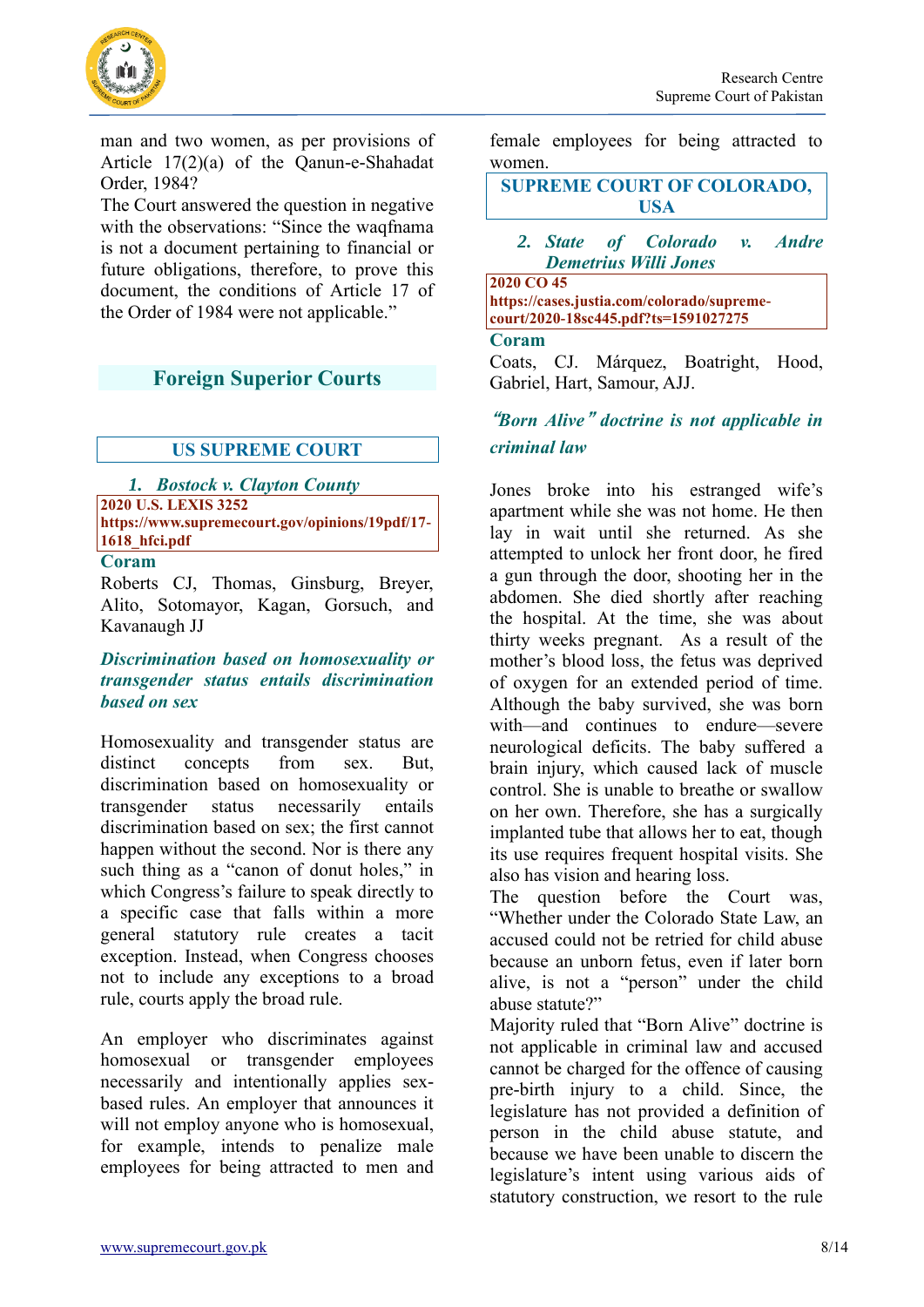

Research Centre Supreme Court of Pakistan

of lenity. The rule of lenity provides that, when we cannot discern the legislature's intent, "ambiguity in the meaning of a criminal statute must be interpreted in favour of the accused".

Justice Boatright (dissenting):

An accused can be charged with and convicted of child abuse resulting in serious bodily injury when the accused causes injuries to a fetus in uterus that is later born alive.

**Supreme Court of Michigan, USA**

# <span id="page-8-0"></span>*3. People v. Barber* **942 N.W.2d 348 \*; 2020 Mich. LEXIS 900**

## **Coram**

Bridget M. McCormack, Chief Justice. David F. Viviano, Chief Justice Pro Tem. Stephen J. Markman, Brian K. Zahra, Richard H. Bernstein, Elizabeth T. Clement, Megan K. Cavanagh, Justices.

## <span id="page-8-1"></span>*Taking reasonable steps to protect the public is more important than strict adherence to normal operating procedures during the state of emergency*

Trial courts, under administrative order, should be mindful that taking reasonable steps to protect the public is more important than strict adherence to normal operating procedures during the state of emergency. The trial court, in this case, abused its discretion in its consideration of the existing statutory factors along with the public health factors arising out of the present state of emergency. It did not address the first factor under MCL  $770.9a(2)(a)$ , and it is not obvious from the record that the defendant poses a danger to others. While the trial court considered [MCL 770.9a\(2\)\(b\),](https://advance.lexis.com/api/document?collection=statutes-legislation&id=urn:contentItem:56VF-9D41-6RDJ-84PC-00000-00&context=) its conclusory determination that the defendant's appeal does not raise a substantial question of law or fact failed to consider the timing of the defendant's emergency motion and that the plain language of the statute does not require a showing of success on appeal. Finally, the

trial court clearly erred in its factual determinations regarding the public health emergency. Contrary to the trial court's statements, there are many indications that incarcerated individuals are at a greater risk of COVID-19 infection. Moreover, the trial court clearly erred by failing to adequately consider the defendant's documented health conditions. Accordingly, order of the Antrim Circuit Court denying the defendant's emergency motion for bond pending appeal is vacated and the case is remanded for reconsideration of the defendant's motion in light of this order and the defendant's current medical condition.

# **SUPREME COURT OF CANADA**

#### <span id="page-8-2"></span>*4. R. v. Zora*

**2020 SCC 14 [https://scc-csc.lexum.com/scc-csc/scc](https://scc-csc.lexum.com/scc-csc/scc-csc/en/item/18391/index.do)[csc/en/item/18391/index.do](https://scc-csc.lexum.com/scc-csc/scc-csc/en/item/18391/index.do)**

#### **Coram**

Wagner C.J. and Abella, Moldaver, Karakatsanis, Côté, Brown, Rowe, Martin and Kasirer JJ.

# <span id="page-8-3"></span>*Mens rea to breach the conditions of bail is necessary for cancellation of bail*

Z was charged with drug offences and was granted bail with conditions, including a curfew and a requirement that he present himself at the door of his residence within five minutes of a peace officer or bail supervisor attending to confirm his compliance with his curfew. The question before the Court was, "Whether mens rea for offence of failure to comply with conditions of undertaking or recognizance is to be assessed on subjective or objective standard?"

The Court held that the breach of bail conditions would require Subjective Fault standard (mens rea and it can be satisfied where the Crown proves:-

1. The accused had knowledge of the conditions of their bail order, or they were wilfully blind to those conditions; and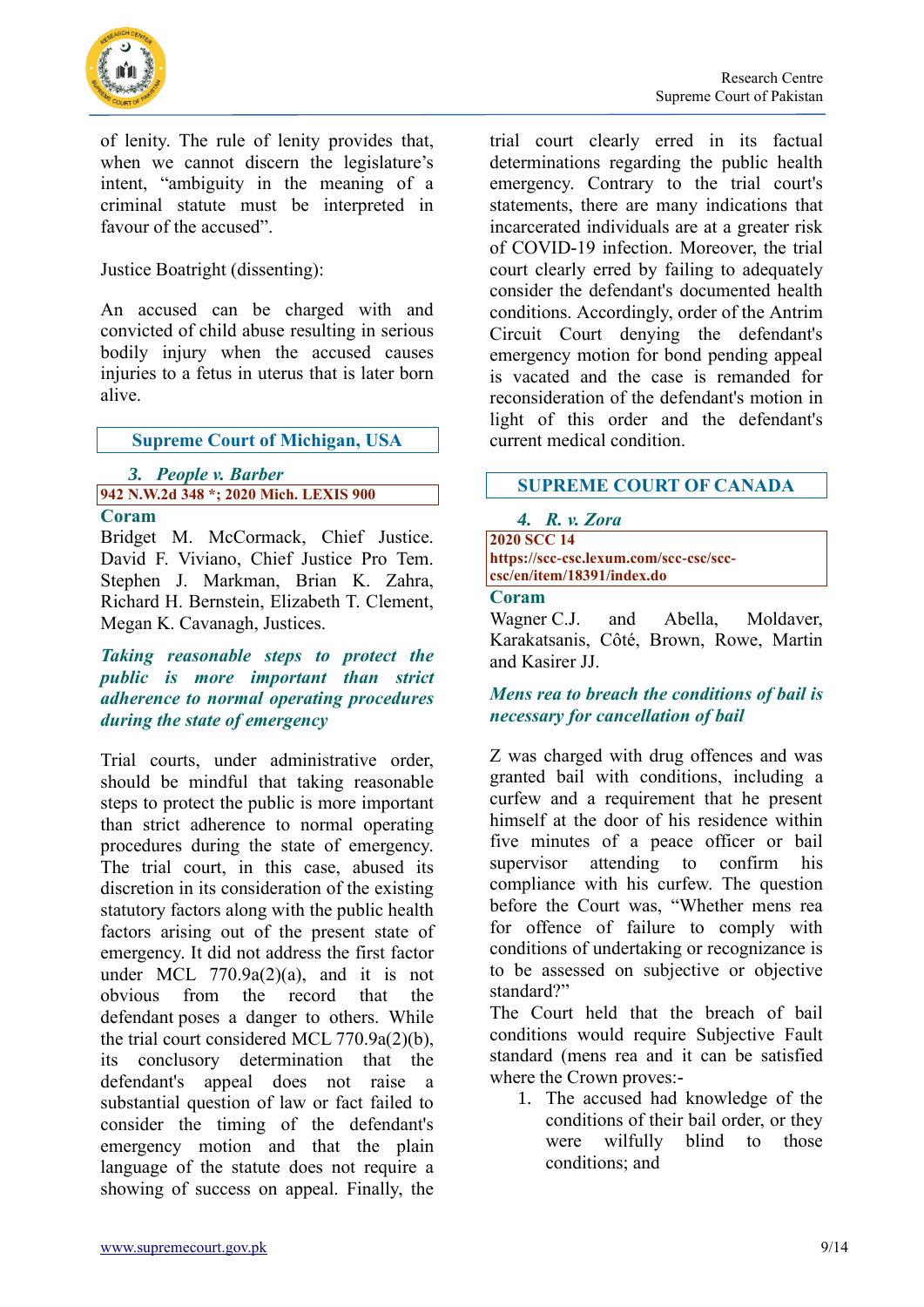

2. The accused knowingly failed to act according to their bail conditions, meaning that they knew of the circumstances requiring them to comply with the conditions of their order, or they were wilfully blind to those circumstances, and failed to comply with their conditions despite that knowledge; or

The accused recklessly failed to act according to their bail conditions, meaning that the accused perceived a substantial and unjustified risk that their conduct would likely fail to comply with their bail conditions and persisted in this conduct.

# <span id="page-9-0"></span>*Law relating to grant/refusal of bail discussed in the Constitutional perspective - - application of the restraint and the Ladder Principle*

For imposing conditions of bail the court would observe restraint and the Ladder Principle in the following manners:

- If released without conditions, would the accused pose any specific statutory risks that justify imposing any bail conditions? If the accused is released without conditions, are they at risk of failing to attend their court date, harming public safety and protection, or reducing confidence in the administration of justice?
- Is this condition necessary? If this condition was not imposed, would that create a risk of the accused absconding, harm to public protection and safety, or loss of confidence in the administration of justice which would prevent the court from releasing the accused on an undertaking without conditions?
- Is this condition reasonable? Is the condition clear and proportional to the risk posed by the accused? Can the accused be expected to meet this condition safely and reasonably? Based on what is known of the accused, is it likely that their living

situation, addiction, disability, or illness will make them unable to fulfill this condition?

- Is this condition sufficiently linked to the grounds of detention under s.  $515(10)(c)$ ? Is it narrowly focussed on addressing that specific risk posed by the accused's release?
- What is the cumulative effect of all the conditions? Taken together, are they the fewest and least onerous conditions required in the circumstances?

# <span id="page-9-1"></span>*5. R. v. Ahmad*

#### **2020 SCC 11 [https://decisions.scc-csc.ca/scc-csc/scc](https://decisions.scc-csc.ca/scc-csc/scc-csc/en/item/18383/index.do)[csc/en/item/18383/index.do](https://decisions.scc-csc.ca/scc-csc/scc-csc/en/item/18383/index.do)**

## **Coram**

Wagner CJ and Abella, Moldaver, Karakatsanis, Côté, Brown, Rowe, Martin and Kasirer JJ

# <span id="page-9-2"></span>*Police need more than an unverified tip to avoid drug-case entrapment*

In each appeal, the police received an unsubstantiated tip that a phone number was associated with a suspected dial a dope operation. In these operations, drug traffickers use cell phones to connect with their customers and sell them illicit drugs. Officers called the numbers and, in brief conversations with the men who answered, requested drugs and arranged meetings to complete the transactions. Ahmad and Williams were subsequently arrested and charged with drug-related offences. At trial, each accused claimed that the proceedings should be stayed on the basis of entrapment. The trial judge convicted Ahmad but stayed the charges against Williams. The Court of Appeal held that entrapment was not made out for either Ahmad or Williams. The issue before the Supreme Court was whether it was entrapment to call those two numbers and offer cash for drugs. Was it possible that the police had goaded the two men on the other end of the phone line to commit a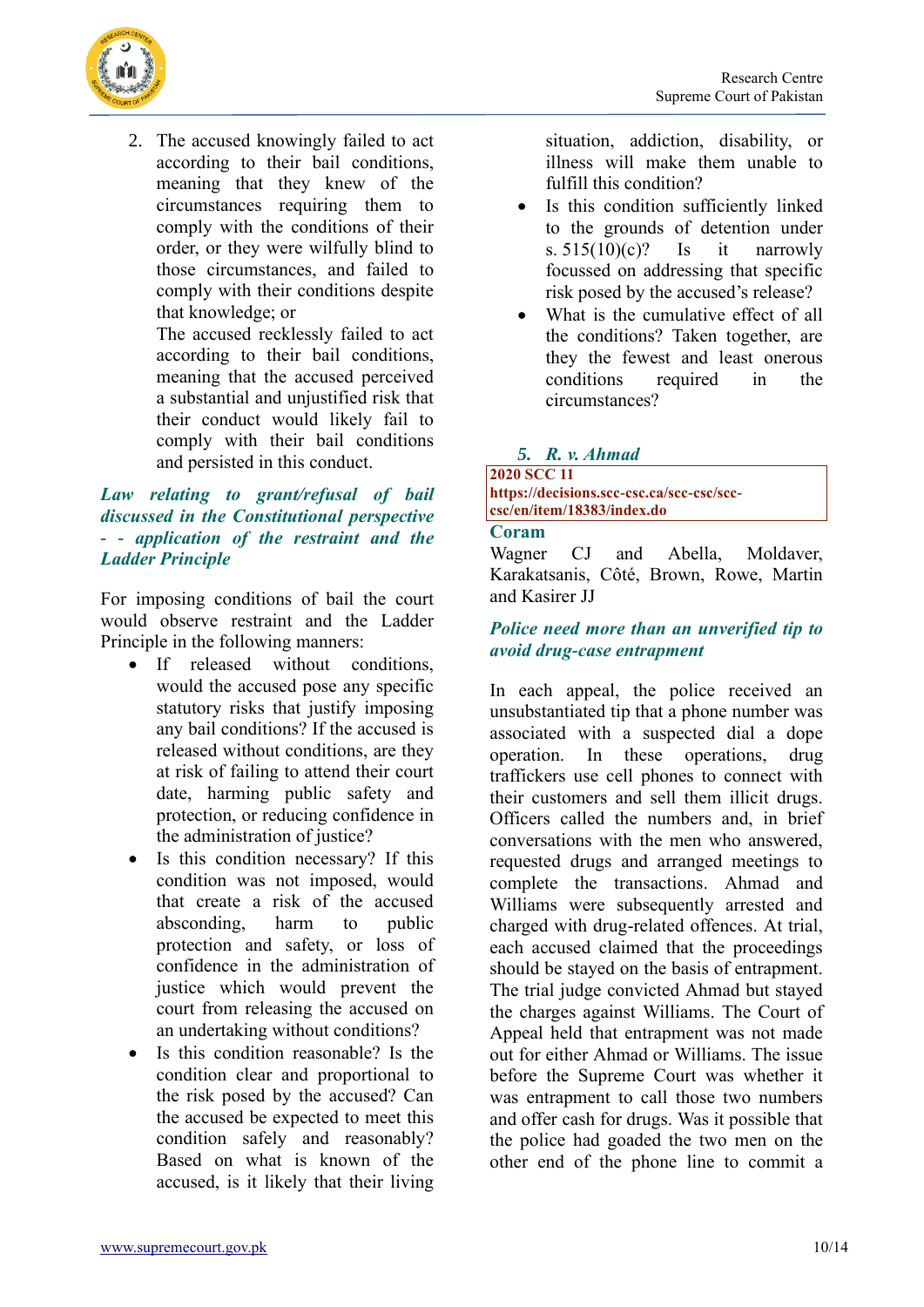

crime that they might not otherwise have committed?

All nine justices dismissed Ahmad's appeal where police had a reasonable suspicion that the man on the other end of the phone was, in fact, selling drugs. William's appeal, in a 5-4 split, was allowed for police evidence was shaky. "The offer of an opportunity to commit a crime must always be based upon a reasonable suspicion of particular criminal activity, whether by a person, in a place defined with sufficient precision, or a combination of both.", the majority found. "Reasonable suspicion is also individualized, in the sense that it picks an individual target - whether a person, an intersection or a phone number - out of a group of persons or places." The majority ruled that the suspects' own language was of considerable importance when it came to the officers' invitation. It was also noted that "state surveillance over virtual spaces is of an entirely different qualitative order than surveillance over a public space. Technology and remote communication significantly increase the number of people to whom police investigators can provide opportunities, thereby heightening the risk that innocent people will be targeted."

Given the technological reality, the minority argued, parsing the conversations between undercover officers and their targets for evidence of entrapment is "unprincipled and impractical." Instead, a stay of proceedings should only be entered due to entrapment where "police go beyond providing an individual with the opportunity to commit an offence and instead induce the commission of the offence."

#### **HIGH COURT OF AUSTRALIA**

<span id="page-10-0"></span>*6. Josiah Binsaris v. Northern Territory of Australia*

**[2020] HCA 22 [http://eresources.hcourt.gov.au/downloadPdf/2020](http://eresources.hcourt.gov.au/downloadPdf/2020/HCA/22) [/HCA/22](http://eresources.hcourt.gov.au/downloadPdf/2020/HCA/22) Before**

Kiefel CJ, Gageler, Keane, Gordon, Edelman JJ

## <span id="page-10-1"></span>*Detainees at Youth Detention Centre are entitled to damages in respect of the claims for battery arising out of the unlawful use of CS gas against them*

The detainees, Josiah Binsaris, Kieran Webster, Leroy O'Shea and Ethan Austral, were held in the Behavioural Management Unit of Don Dale Youth Detention Centre. When another detainee, Jake Roper, had begun damaging property in and outside of his cell, Binsaris and Austral caused some damage to the inside of their cell, while Webster and O'Shea remained inside their cell playing cards. The Superintendent of the Detention Centre contacted the Director of Correctional Services and asked him to mobilise members of the Immediate Action Team from Berrimah Correctional Centre. The Action Team arrived at the Detention Centre, and in attempt to subdue Roper, used CS gas (a form of tear gas) using a CS Fogger. In doing so, they exposed Webster, O'Shea, Binsaris and Austral to CS gas.

The issue before the court was whether the use of a CS fogger to disperse CS gas was lawful.

The High Court decided that the four detainees had a claim for damages. Justices Gordon and Edelman found that the use of a CS fogger was not lawful as it was a prohibited weapon under the *Weapons Control Act* (NT) unless an exemption applied. An exemption could in some circumstances be granted to a prison officer in a prison, however, a detention centre was not a prison and the detainees were not prisoners. Therefore, the use of the CS fogger was prohibited. Chief Justice Kiefel and Justice Keane agreed with Justices Gordon and Edelman and added that a prison officer may only use a weapon to 'maintain the security and good order of a prisoner or a prison and only in a prison or police prison'. It was not part of the role of the prison officers from the Immediate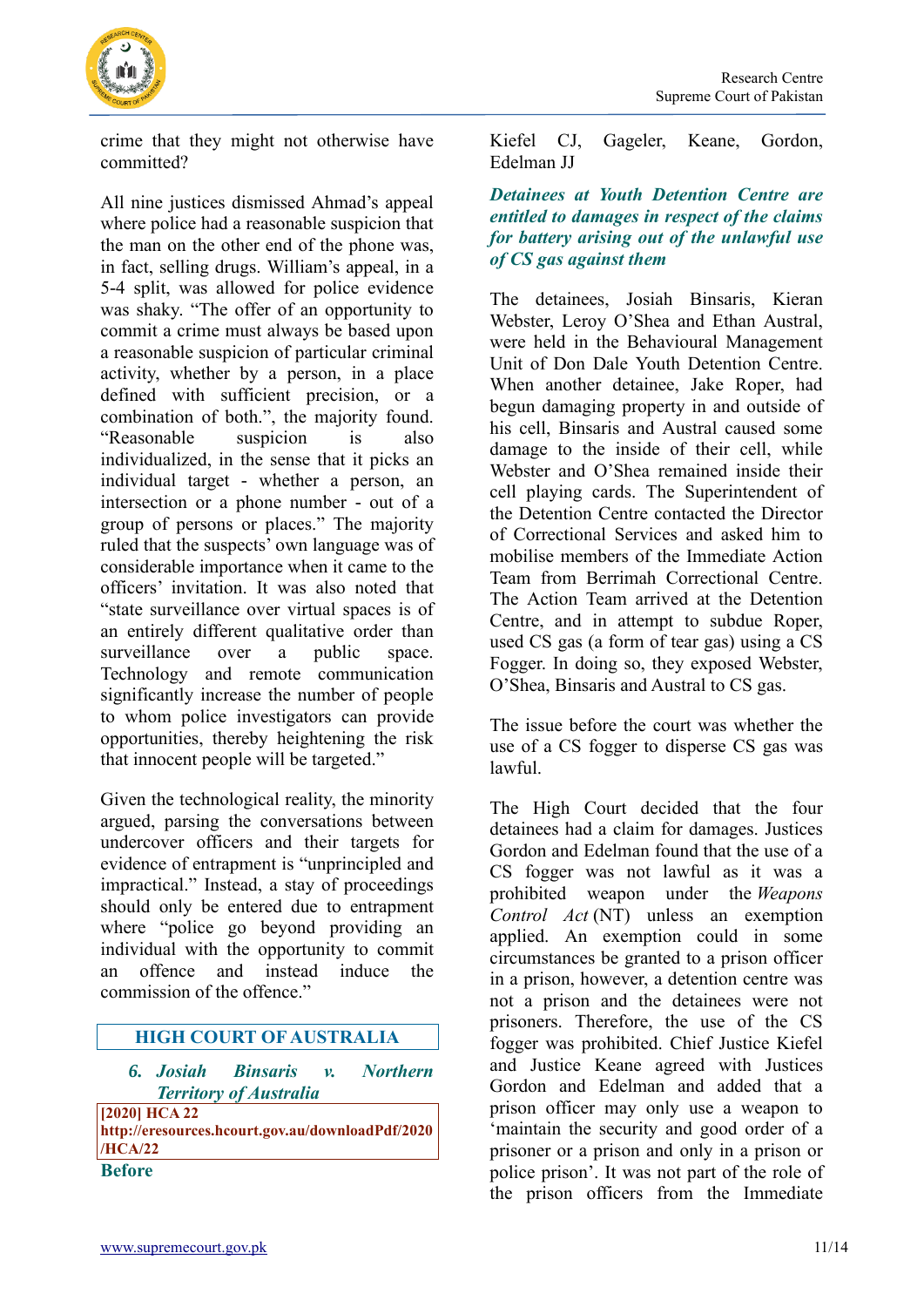

Action Team to use a weapon in a youth detention centre. Justice Gageler disagreed with other Justices, finding that the use of the CS fogger was within the power of the prison officers in an emergency situation. However, this exemption to the *Weapons Control Act* (NT), did not provide a defence against a bystander suffering collateral harm in the use of force.

#### **CONSTITUTIONAL COURT OF SOUTH AFRICA**

<span id="page-11-0"></span>*7. New Nation Movement NPC v. President of the Republic of South Africa* 

**[2020] ZACC 11** 

**<http://www.saflii.org/za/cases/ZACC/2020/11.html> Coram**

Cameron J, Froneman J, Jafta J, Khampepe J, Madlanga J, Mathopo AJ, Mhlantla J, Theron J and Victor AJ

## <span id="page-11-1"></span>*Choosing to dissociate is also an exercise of right to freedom of association*

In this case the question before the court was, whether an independent candidate (without joining a political party) can contest Election under the Constitution?

The court ruled: "[C]hoosing to associate is an exercise of the right to freedom of association. Choosing to dissociate from that which you earlier associated with is also an exercise of that right. Choosing not to associate at all too is an exercise of the right. A restraint on any of these choices is a negation of the right."

Froneman J (dissenting):

"The differentiation in consequence flowing from the choice to associate with a political party (the ability to stand for and hold electoral office) from that flowing from the choice not to associate with a political party (to exercise one's political rights through other democratic means provided in the Constitution) can thus not be said to limit some general right, free-floating outside the

Constitution. But even if that can somehow conceptually be envisaged, the constitutionally sanctioned differentiation will also immediately show why the socalled limitation will then be reasonable."

# **FEDERAL CONSTITUTIONAL COURT OF GERMANY**

#### <span id="page-11-2"></span>*8. In the Proceedings about the Constitutional Complaint of der Reporters sans frontiers*

**1 BvR 2835/17 [https://www.bundesverfassungsgericht.de/Shared](https://www.bundesverfassungsgericht.de/SharedDocs/Entscheidungen/DE/2020/05/rs20200519_1bvr283517.html) [Docs/Entscheidungen/DE/2020/05/rs20200519\\_1b](https://www.bundesverfassungsgericht.de/SharedDocs/Entscheidungen/DE/2020/05/rs20200519_1bvr283517.html) [vr283517.html](https://www.bundesverfassungsgericht.de/SharedDocs/Entscheidungen/DE/2020/05/rs20200519_1bvr283517.html)**

#### **Coram**

Vice President Harbarth, Masing, Paul, Bear, Britz, Ott, Christian, Radtke

## <span id="page-11-3"></span>*International surveillance must be in accordance with the Municipal Law*

A coalition of media and activist organizations [filed a constitutional](https://notrustnonews.org/?lang=en)  [complaint against a 2017 amendment in the](https://notrustnonews.org/?lang=en)  [law that allowed the German Federal](https://notrustnonews.org/?lang=en)  [Intelligence Service \(BND\) to spy](https://notrustnonews.org/?lang=en) *en masse* [and without cause on foreign citizens](https://notrustnonews.org/?lang=en)  [abroad including sensitive groups such as](https://notrustnonews.org/?lang=en)  [journalists.](https://notrustnonews.org/?lang=en) The key legal question was whether foreign nationals in other countries were covered by Germany's constitution, known as the Basic Law, which safeguards human rights - including Article 10, the privacy of correspondence, posts and telecommunications.

The Court held that the current practice of monitoring telecommunications of foreign citizens at will violated constitutionallyenshrined press freedoms and the privacy of communications. "The fundamental rights of the Basic Law bind the Federal Intelligence Service and the legislature regulating its powers regardless of whether the service is active in Germany or abroad." The ruling said that non-Germans were also protected by Germany's constitutional rights, and that the current law lacked special protection for the work of lawyers and journalists. This applied both to the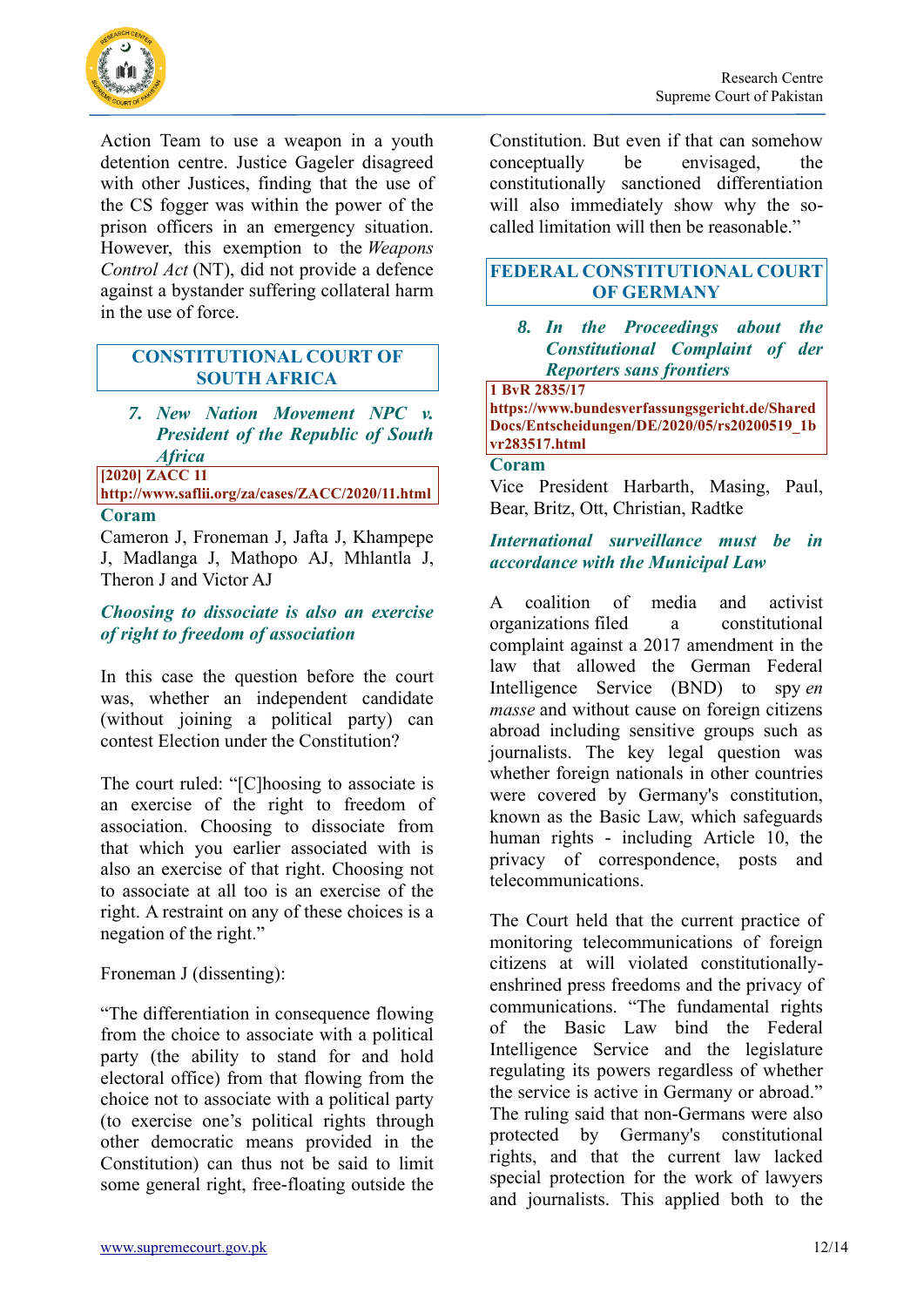

collection and processing of data as well as passing on that data to other intelligence agencies.

The Constitutional Court said the legislature had until the end of 2021 to come up with a new law regulating secret services. "The challenged provisions can only be justified as authorizations to encroach on telecommunications secrecy and freedom of the press if they comply with the principle of proportionality." According to the Constitutional Court's interpretation of the Basic Law, monitoring communications abroad without cause is only permissible in very limited circumstances. In addition, vulnerable groups of people such as journalists must be given special protection. The targeted surveillance of individuals must be subject to stricter limitations. The Court also noted that the BND's surveillance practices should be monitored by financially independent counsels.

#### **SUPREME COURT OF NORWAY**

## <span id="page-12-0"></span>*9. A v. The Public Prosecution Authority*

**HR-2020-972-U**

**[https://www.domstol.no/globalassets/upload/hret/](https://www.domstol.no/globalassets/upload/hret/decisions-in-english-translation/hr-2020-972-u.pdf) [decisions-in-english-translation/hr-2020-972-u.pdf](https://www.domstol.no/globalassets/upload/hret/decisions-in-english-translation/hr-2020-972-u.pdf)**

**Coram**

Kallerud, Thyness and Steinsvik

#### <span id="page-12-1"></span>*Right of accused to appear physically before the Court in the light of Corona Regulations*

A person charged with attempted homicide or contribution to the same was remanded in custody in the District Court, which conducted a remote hearing in accordance with section 2 of Temporary Regulations to mitigate the effects of the Covid-19 outbreak (the Corona Regulations). The person charged and his defence counsel had opposed a remote hearing. His appeal to the Court of Appeal was dismissed.

The question was whether the District Court – in connection with an initial remand in custody – could decide on a remote hearing with a legal basis in section 2 of the Corona Regulations when the person charged opposed it and wished to be brought physically before the judge.

The Supreme Court's Appeal Selection Committee stated, "The right to be brought before a court in connection with arrest and remand in custody is a basic due process guarantee." Section 2 of the Corona Regulations must thus be interpreted within the scope of Article 5 (3) of the European Convention on Human Rights and Article 94 (2) of the Constitution. "The Regulations do not give an extended possibility to derogate from the right to be brought before the court in connection with a remand in custody, to the extent it is protected in the Constitution or the Convention."

The Committee did not further discuss the possibility to derogate from the right to be brought before a court in Article 5 (3) of the Convention, but mentioned that a condition would be that the court assessed in each case of whether it was inappropriate for infection control reasons to conduct a remand hearing by other means than video conferencing. However, the necessity assessment of the District Court and the Court of Appeal was based on general infection control considerations. No individual assessment had been made. Thus, the Appeals Selection Committee did not have an adequate basis for examining whether the interpretation of Article 5 (3) of the Convention was correct. The orders of the Court of Appeal and the District Court were set aside. The District Court was urged to consider whether it was inappropriate for infection control reasons to conduct a physical hearing in this case.

> **Contact Info: Email:** [scrc@scp.gov.pk](mailto:scrc@scp.gov.pk) **Phone:** +92 51 9201574 Research Centre Supreme Court of Pakistan

**Disclaimer**--The legal points decided in the judgements other than that of the Supreme Court of Pakistan have been cited for benefit of the readers; it should not be considered an endorsement of the opinions by the Supreme Court of Pakistan. And,